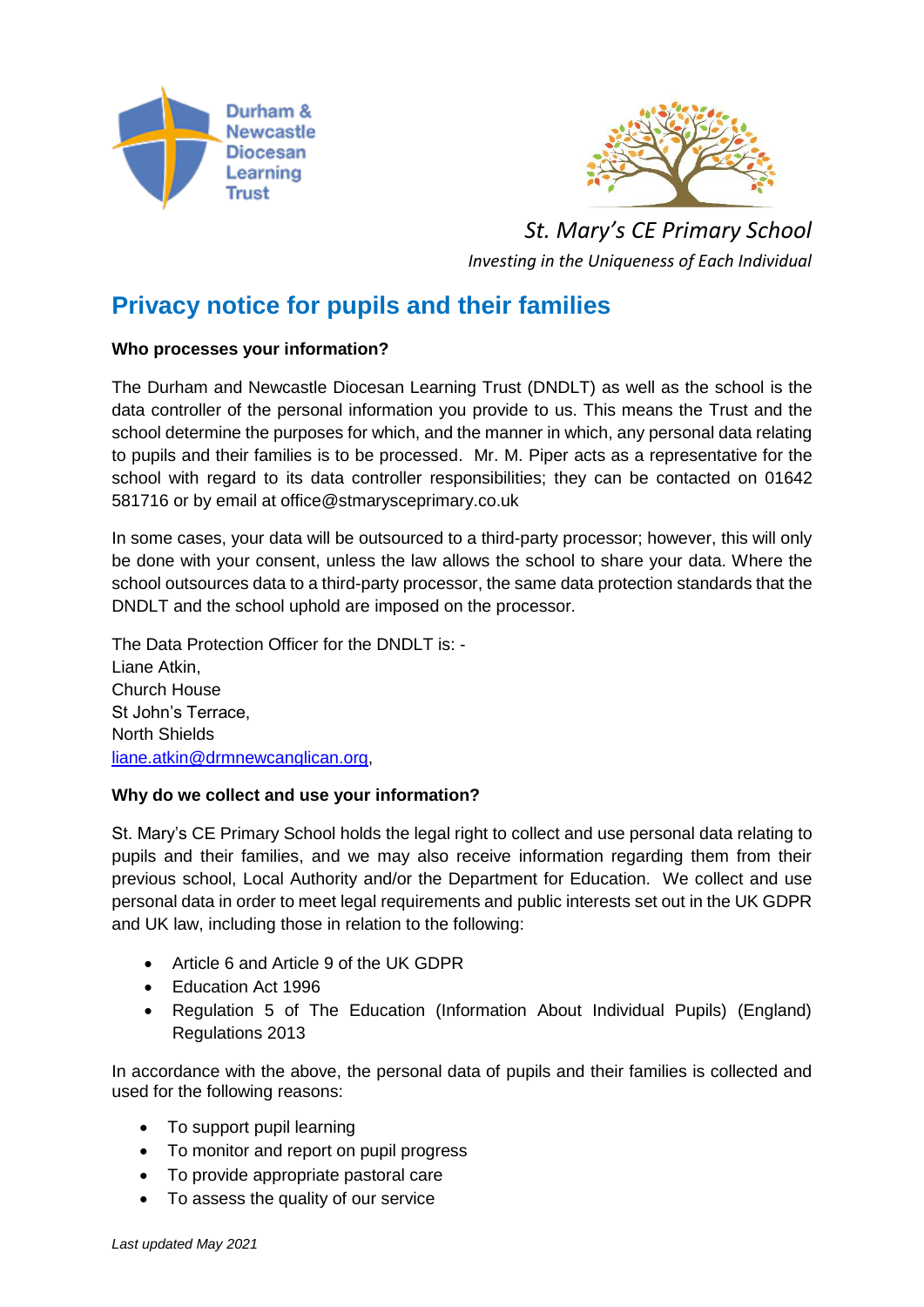• To comply with the law regarding data sharing

# **Which data is collected?**

The categories of pupil information that the school collects, holds and shares include the following (this list is not exhaustive):

- Personal information e.g. pupil and parent names, pupil numbers, parent contact details, emergency contact details, sibling links
- Characteristics e.g. gender, ethnicity, religion, language, nationality, country of birth, and free school meal eligibility
- Attendance information e.g. number of absences and absence reasons
- Assessment information e.g. national curriculum assessment results, reports
- Relevant medical information e.g. information about allergies
- Information relating to special educational needs
- Behavioural information  $-$  e.g. number of temporary exclusions
- Safeguarding information e.g. early health assessments, looked after information, child protection information
- Information from previous education providers
- Nursery place eligibility

Whilst the majority of the personal data you provide to the school is mandatory, some is provided on a voluntary basis. When collecting data, the school will inform you whether you are required to provide this data or if your consent is needed. Where consent is required, the school will provide you with specific and explicit information with regards to the reasons the data is being collected and how the data will be used.

## **How long is your data stored for?**

Personal data relating to pupils at St. Mary's CE Primary School and their families is stored in line with the school's *Data Protection Policy and retention of records schedule.*

In accordance with the UK GDPR, the school does not store personal data indefinitely; data is only stored for as long as is necessary to complete the task for which it was originally collected in line with our policies.

## **Will my information be shared?**

The school is required to share pupils' data with the DfE on a statutory basis. This data sharing underpins school funding and educational attainment policy and monitoring.

The National Pupil Database (NPD) is managed by the DfE and contains information about pupils in schools in England. The school is required by law to provide information about our pupils to the DfE as part of statutory data collections, such as the school census; some of this information is then stored in the NPD. The DfE may share information about our pupils from the NDP with third parties who promote the education or wellbeing of children in England by:

- Conducting research or analysis.
- Producing statistics.
- Providing information, advice or guidance.

The DfE has robust processes in place to ensure the confidentiality of any data shared from the NDP is maintained.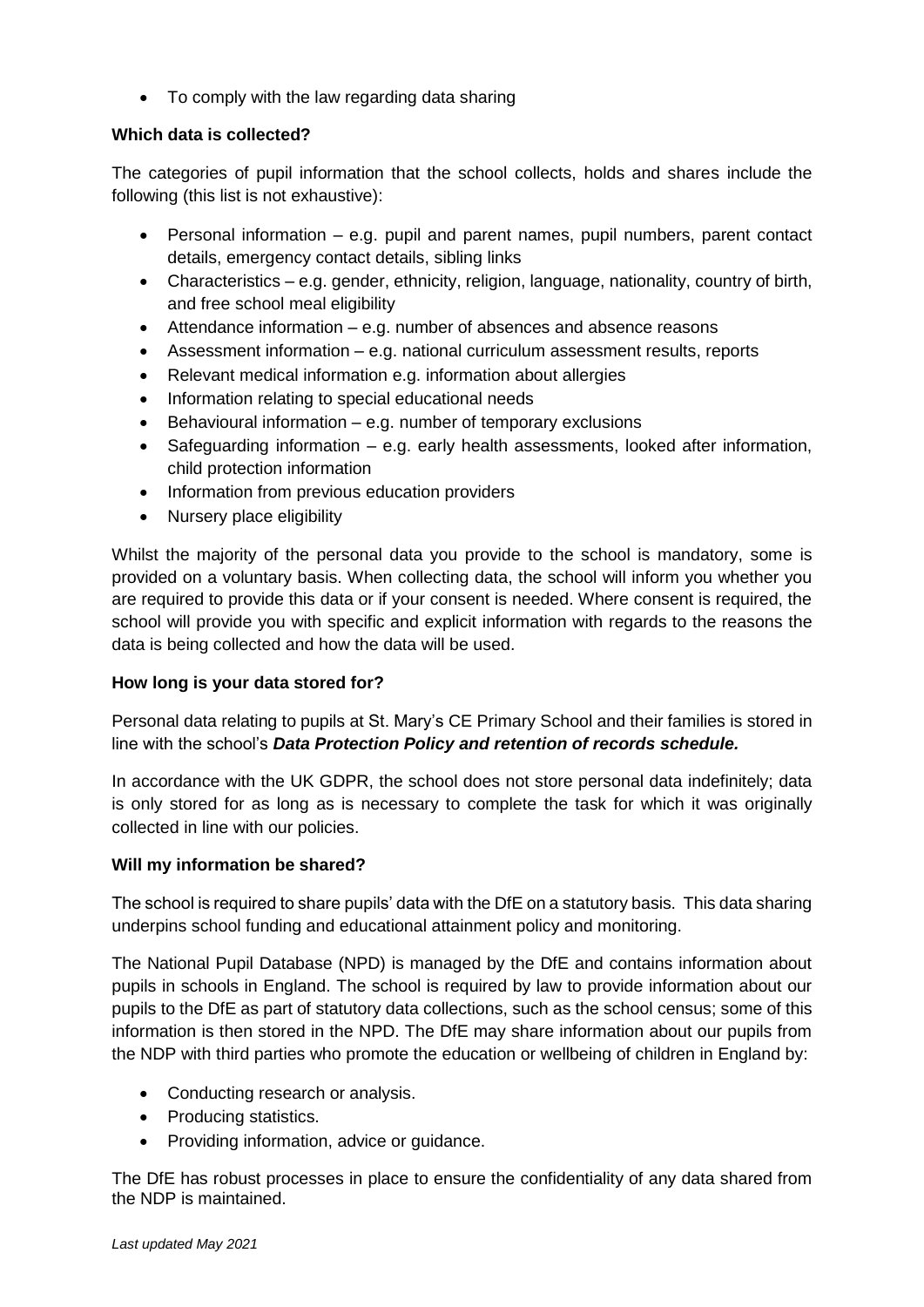The school will not share your personal information with any third parties without your consent, unless the law allows us to do so. The school routinely shares pupils' information with:

- Pupils' destinations upon leaving the school
- The DNDLT
- The LA
- The Joint Education Team working for the CE Dioceses of Newcastle and Durham
- The NHS
- School Sports partnership, sporting event organisers and sports coaches
- The Children's HUB
- Ofsted
- Statutory Inspectors of Anglican and Methodist Schools
- Partner secondary schools
- The Special Educational Needs Team
- School photographer (with consent)
- Child care providers
- IT provider
- School Information Management System (Scholar Pack)
- Kitchen and lunchtime staff
- Parent Teacher Association (St Mary's Friends' Group)
- Educational visits/residential partners (Robinwood)
- Parent Pay (with consent)
- CPOM'S
- Swimphony
- Online curriculum subscriptions (e.g. Bug Club, TT Rock Stars, SATs Companion, Phonics Play, Power Maths, SCARF)

The information that we share with these parties includes the following (this is not an exhaustive list):

- Personal information e.g. pupil and parent names, pupil numbers, parent contact details, emergency contact details, sibling links
- Characteristics e.g. gender, ethnicity, religion, language, nationality, country of birth, and free school meal eligibility
- Attendance information e.g. number of absences and absence reasons
- Assessment information e.g. national curriculum assessment results, reports
- Relevant medical information e.g. information about allergies
- Information relating to special educational needs
- Behavioural information e.g. number of temporary exclusions
- Safeguarding information –e.g. early health assessments, looked after information, child protection information
- Information from previous education providers
- Nursery place eligibility

## **What are your rights?**

Parents and pupils have the following rights in relation to the processing of their personal data.

You have the right to:

• Be informed about how DNDLT and the school use your personal data.